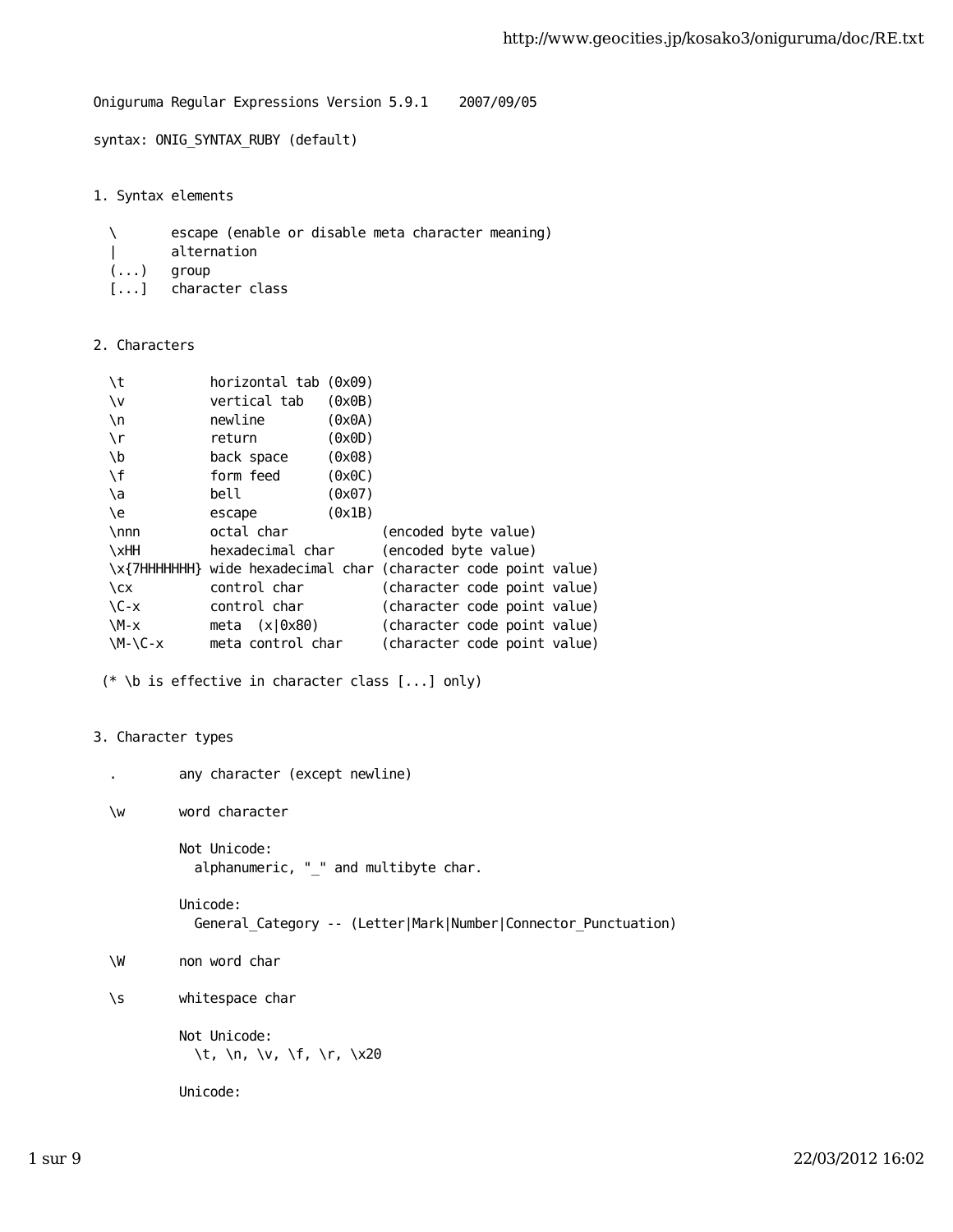0009, 000A, 000B, 000C, 000D, 0085(NEL), General\_Category -- Line\_Separator -- Paragraph\_Separator -- Space\_Separator \S non whitespace char \d decimal digit char Unicode: General\_Category -- Decimal\_Number \D non decimal digit char \h hexadecimal digit char [0-9a-fA-F] \H non hexadecimal digit char Character Property \* \p{property-name} \* \p{^property-name} (negative) \* \P{property-name} (negative) property-name: + works on all encodings Alnum, Alpha, Blank, Cntrl, Digit, Graph, Lower, Print, Punct, Space, Upper, XDigit, Word, ASCII, + works on EUC\_JP, Shift\_JIS Hiragana, Katakana + works on UTF8, UTF16, UTF32 Any, Assigned, C, Cc, Cf, Cn, Co, Cs, L, Ll, Lm, Lo, Lt, Lu, M, Mc, Me, Mn, N, Nd, Nl, No, P, Pc, Pd, Pe, Pf, Pi, Po, Ps, S, Sc, Sk, Sm, So, Z, Zl, Zp, Zs, Arabic, Armenian, Bengali, Bopomofo, Braille, Buginese, Buhid, Canadian\_Aboriginal, Cherokee, Common, Coptic, Cypriot, Cyrillic, Deseret, Devanagari, Ethiopic, Georgian, Glagolitic, Gothic, Greek, Gujarati, Gurmukhi, Han, Hangul, Hanunoo, Hebrew, Hiragana, Inherited, Kannada, Katakana, Kharoshthi, Khmer, Lao, Latin, Limbu, Linear\_B, Malayalam, Mongolian, Myanmar, New\_Tai\_Lue, Ogham, Old\_Italic, Old\_Persian, Oriya, Osmanya, Runic, Shavian, Sinhala, Syloti\_Nagri, Syriac, Tagalog, Tagbanwa, Tai\_Le, Tamil, Telugu, Thaana, Thai, Tibetan,

4. Quantifier

areedy

? 1 or 0 times

Tifinagh, Ugaritic, Yi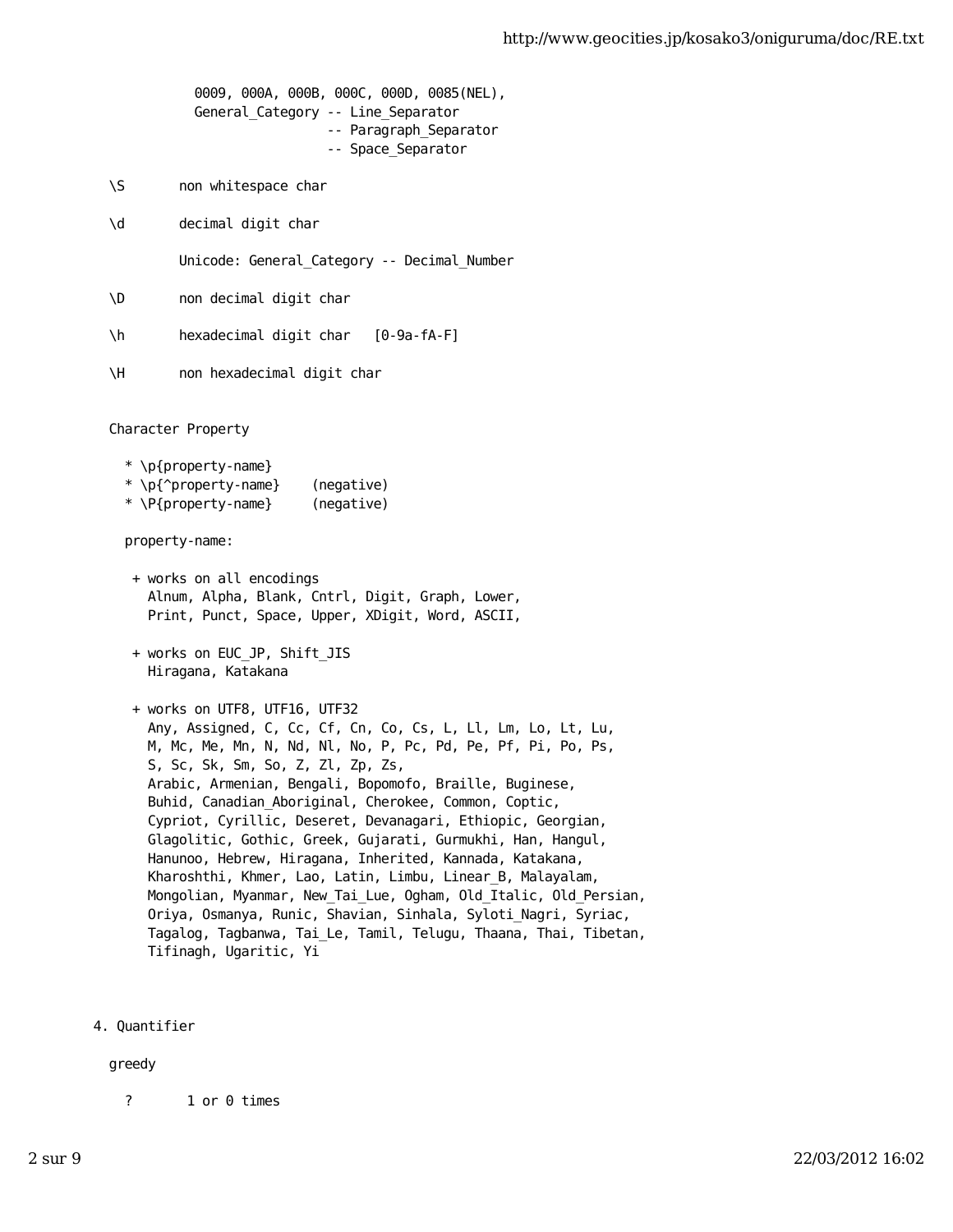\* 0 or more times + 1 or more times {n,m} at least n but not more than m times {n,} at least n times  ${n}$  at least 0 but not more than n times  $({0,n})$ {n} n times

reluctant

 ?? 1 or 0 times \*? 0 or more times +? 1 or more times {n,m}? at least n but not more than m times {n,}? at least n times  ${n}$ ? at least 0 but not more than n times (==  ${0,n}$ ?)

possessive (greedy and does not backtrack after repeated)

 ?+ 1 or 0 times \*+ 0 or more times ++ 1 or more times

({n,m}+, {n,}+, {n}+ are possessive op. in ONIG\_SYNTAX\_JAVA only)

ex.  $/a^*$ +/ ===  $/(?$ >a<sup>\*</sup>)/

5. Anchors

- ^ beginning of the line
- \$ end of the line
- \b word boundary
- \B not word boundary
- \A beginning of string
- \Z end of string, or before newline at the end
- \z end of string
- \G matching start position

6. Character class

```
 ^... negative class (lowest precedence operator)
 x-y range from x to y
[...] set (character class in character class)
 ..&&.. intersection (low precedence at the next of ^)
  ex. [a-w66[^c-g]z] \implies ([a-w] \text{ AND } ([c-g] \text{ OR } z)) \implies [abh-w] * If you want to use '[', '-', ']' as a normal character
   in a character class, you should escape these characters by '\'.
 POSIX bracket ([:xxxxx:], negate [:^xxxxx:])
   Not Unicode Case:
```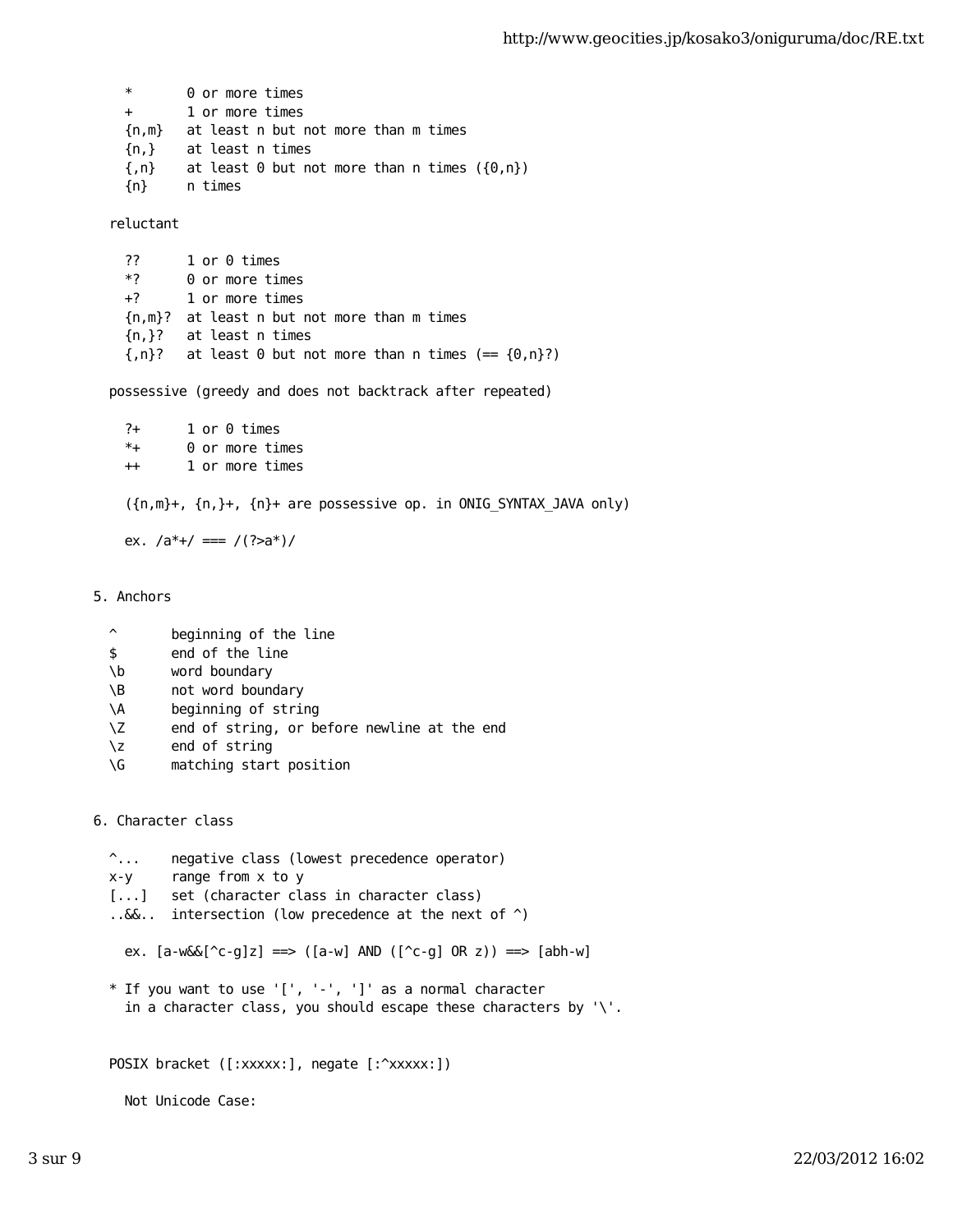alnum alphabet or digit char alpha alphabet ascii code value: [0 - 127] blank \t, \x20 cntrl digit 0-9 graph include all of multibyte encoded characters lower print include all of multibyte encoded characters punct space  $\lt$  \t, \n, \v, \f, \r, \x20 upper xdigit 0-9, a-f, A-F word alphanumeric, "\_" and multibyte characters

Unicode Case:

| alnum  | Letter   Mark   Decimal Number                               |
|--------|--------------------------------------------------------------|
| alpha  | Letter   Mark                                                |
| ascii  | $0000 - 007F$                                                |
| blank  | Space Separator   0009                                       |
| cntrl  | Control   Format   Unassigned   Private Use   Surrogate      |
| digit  | Decimal Number                                               |
| graph  | [[:^space:]] && ^Control && ^Unassigned && ^Surrogate        |
| lower  | Lowercase Letter                                             |
|        | $print$ [[:graph:]]   [[:space:]]                            |
| punct  | Connector Punctuation   Dash Punctuation   Close Punctuation |
|        | Final Punctuation   Initial Punctuation   Other Punctuation  |
|        | Open Punctuation                                             |
| space  | Space Separator   Line Separator   Paragraph Separator       |
|        | 0009   000A   000B   000C   000D   0085                      |
| upper  | Uppercase Letter                                             |
| xdigit | 0030 - 0039   0041 - 0046   0061 - 0066                      |
|        | $(0-9, a-f, A-F)$                                            |
| word   | Letter   Mark   Decimal_Number   Connector_Punctuation       |

## 7. Extended groups

| $(?\#)$                         | comment                                                                                     |
|---------------------------------|---------------------------------------------------------------------------------------------|
| $(?imx-imx)$                    | option on/off<br>i: ignore case<br>m: multi-line (dot(.) match newline)<br>x: extended form |
| (?imx-imx:subexp)               | option on/off for subexp                                                                    |
| (?:subexp)<br>(subexp)          | not captured group<br>captured group                                                        |
| $(? = subexp)$<br>$(?)$ subexp) | look-ahead<br>negative look-ahead                                                           |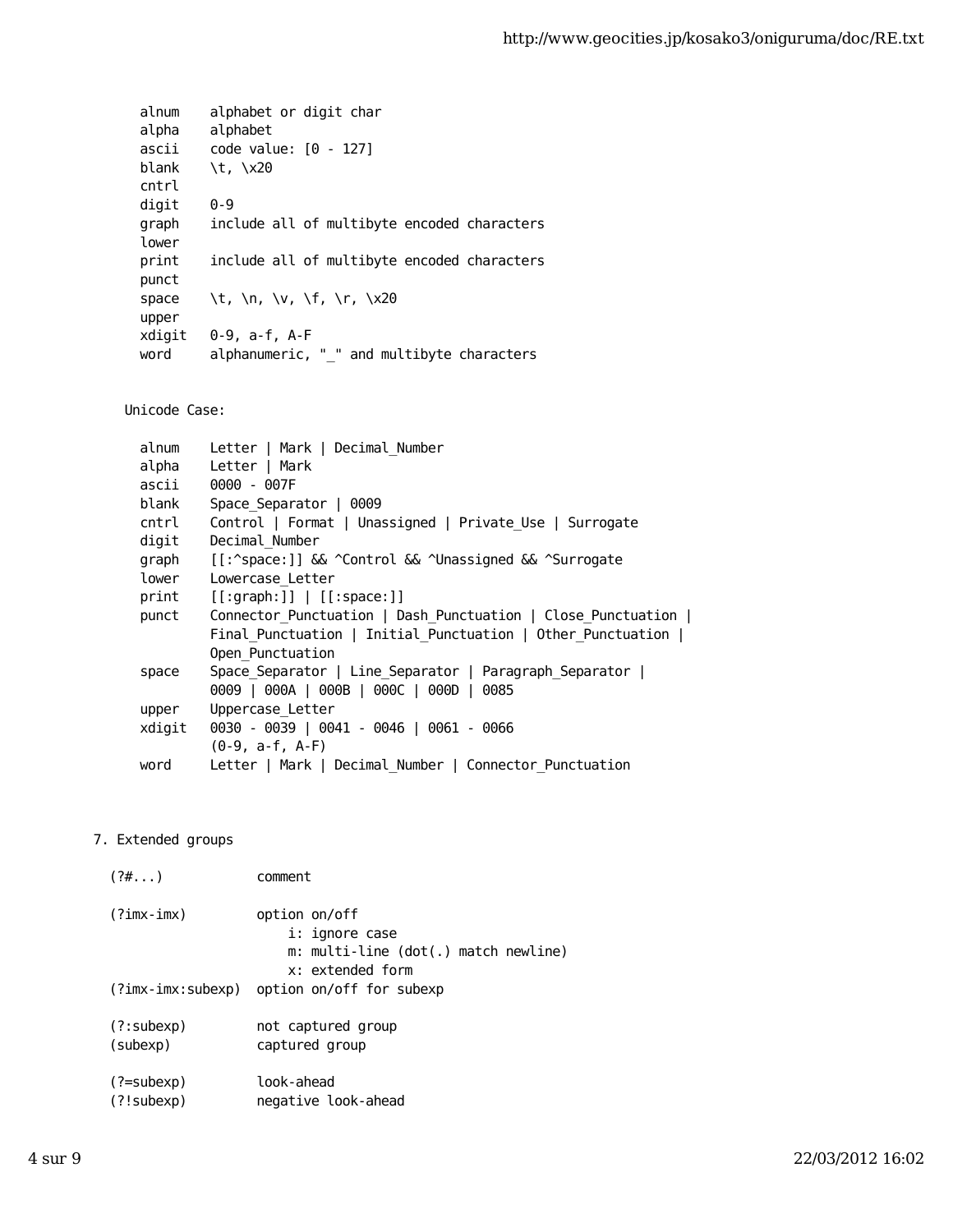|                                          | (?<=subexp)<br>(? subexp)</th <th>look-behind<br/>negative look-behind</th> | look-behind<br>negative look-behind                                                                                                                                                              |
|------------------------------------------|-----------------------------------------------------------------------------|--------------------------------------------------------------------------------------------------------------------------------------------------------------------------------------------------|
|                                          |                                                                             | Subexp of look-behind must be fixed character length.<br>But different character length is allowed in top level<br>alternatives only.<br>ex. $(?=a bc)$ is OK. $(?=aaa(?:b cd))$ is not allowed. |
|                                          |                                                                             |                                                                                                                                                                                                  |
|                                          |                                                                             | In negative-look-behind, captured group isn't allowed,<br>but shy group(?:) is allowed.                                                                                                          |
|                                          | $(?$ subexp $)$                                                             | atomic group<br>don't backtrack in subexp.                                                                                                                                                       |
|                                          |                                                                             |                                                                                                                                                                                                  |
| (? <name>subexp), (?'name'subexp)</name> |                                                                             |                                                                                                                                                                                                  |
|                                          |                                                                             | define named group<br>(All characters of the name must be a word character.)                                                                                                                     |
|                                          |                                                                             | Not only a name but a number is assigned like a captured<br>group.                                                                                                                               |
|                                          |                                                                             | Assigning the same name as two or more subexps is allowed.<br>In this case, a subexp call can not be performed although<br>the back reference is possible.                                       |
|                                          |                                                                             |                                                                                                                                                                                                  |

8. Back reference

| \n.                   | back reference by group number $(n \ge 1)$          |
|-----------------------|-----------------------------------------------------|
| $\kappa$ -n           | back reference by group number $(n \geq 1)$         |
| $\chi$ k'n'           | back reference by group number $(n \geq 1)$         |
| $\kappa$ - n $\kappa$ | back reference by relative group number $(n \ge 1)$ |
| $\chi$ k'-n'          | back reference by relative group number $(n \ge 1)$ |
| \k <name></name>      | back reference by group name                        |
| \k'name'              | back reference by group name                        |
|                       |                                                     |

 In the back reference by the multiplex definition name, a subexp with a large number is referred to preferentially. (When not matched, a group of the small number is referred to.)

 \* Back reference by group number is forbidden if named group is defined in the pattern and ONIG\_OPTION\_CAPTURE\_GROUP is not setted.

back reference with nest level

level: 0, 1, 2, ...  $\kappa$ -n+level>  $(n > = 1)$ \k<n-level>  $\kappa$ -n-level> (n >= 1)<br>\k'n+level' (n >= 1)  $\kappa'$ n-level' (n >= 1) \k<name+level> \k<name-level>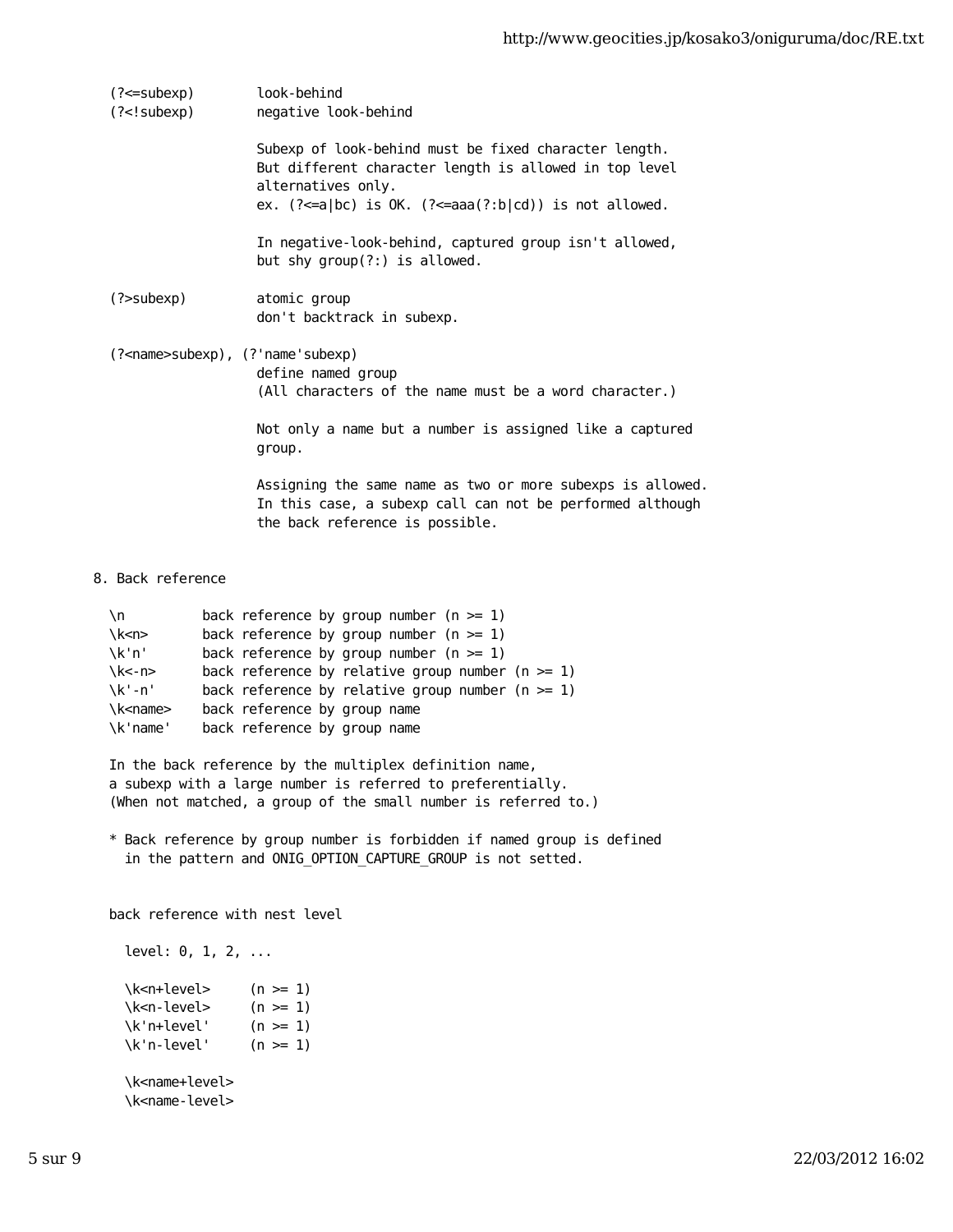```
 \k'name+level'
     \k'name-level'
     Destinate relative nest level from back reference position. 
     ex 1.
       /\A(?<a>|.|(?:(?<b>.)\g<a>\k<b+0>))\z/.match("reer")
     ex 2.
       r = Regexp.compile(<<'__REGEXP__'.strip, Regexp::EXTENDED)
       (?<element> \g<stag> \g<content>* \g<etag> ){0}
      (? < state> < \qquad < \qquad < \qquad < \
       (?<name> [a-zA-Z_:]+ ){0}
      ( ?<content> [ ^<&]+ (\qe^{-\alpha}) [ ^<&]+)* (0) (?<etag> </ \k<name+1> >){0}
       \g<element>
       __REGEXP__
      p r.match('<foo>f<br/>bar>bbb</bar>f</foo>').captures
9. Subexp call ("Tanaka Akira special")
   \g<name> call by group name
   \g'name' call by group name
  \gammas call by group number (n >= 1)
   \g'n' call by group number (n >= 1)
```

```
\qquad \qquad \text{call by relative group number } (n \geq 1) \g'-n' call by relative group number (n >= 1)
```
- \* left-most recursive call is not allowed. ex. (?<name>a|\g<name>b) => error (?<name>a|b\g<name>c) => OK
- \* Call by group number is forbidden if named group is defined in the pattern and ONIG\_OPTION\_CAPTURE\_GROUP is not setted.
- \* If the option status of called group is different from calling position then the group's option is effective.

ex. (?-i:\g<name>)(?i:(?<name>a)){0} match to "A"

10. Captured group

 Behavior of the no-named group (...) changes with the following conditions. (But named group is not changed.)

case 1. /.../ (named group is not used, no option)

(...) is treated as a captured group.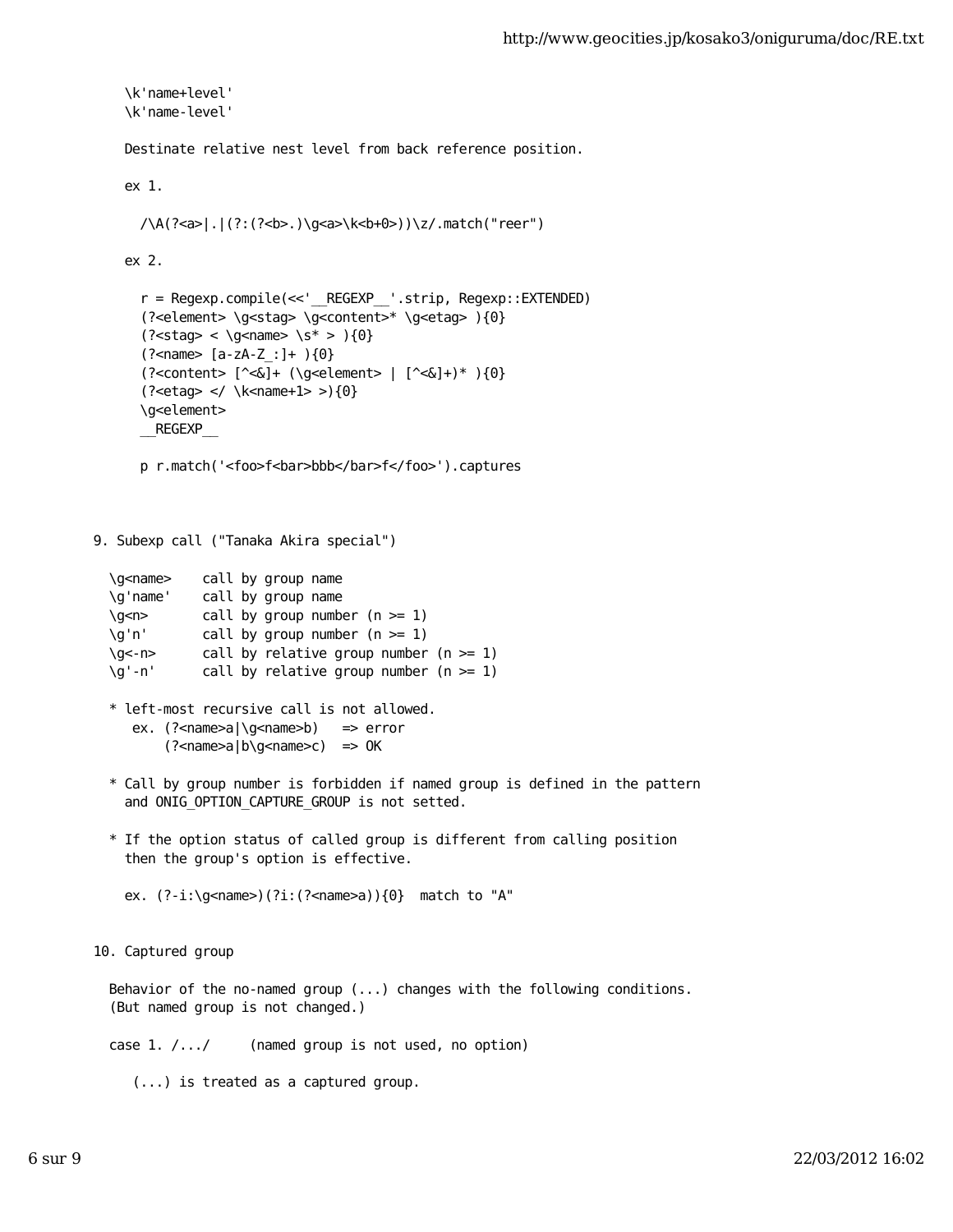```
 case 2. /.../g (named group is not used, 'g' option)
     (...) is treated as a no-captured group (?...). case 3. /..(?<name>..)../ (named group is used, no option)
      (...) is treated as a no-captured group (?:...).
     numbered-backref/call is not allowed.
  case 4. /..(?<name>..)../G (named group is used, 'G' option)
      (...) is treated as a captured group.
     numbered-backref/call is allowed.
  where
    g: ONIG_OPTION_DONT_CAPTURE_GROUP
    G: ONIG_OPTION_CAPTURE_GROUP
  ('g' and 'G' options are argued in ruby-dev ML)
-----------------------------
A-1. Syntax depend options
   + ONIG_SYNTAX_RUBY
      (?m): dot(.) match newline
   + ONIG_SYNTAX_PERL and ONIG_SYNTAX_JAVA
      (?s): dot(.) match newline
      (?m): ^ match after newline, $ match before newline
A-2. Original extensions
   + hexadecimal digit char type \h, \H
   + named group (?<name>...), (?'name'...)
  + named backref \kappa+ subexp call \qquad \g<name>, \g<group-num>
A-3. Lacked features compare with perl 5.8.0
   + \N{name}
   + \l,\u,\L,\U, \X, \C
   + (?{code})
   + (??{code})
   + (?(condition)yes-pat|no-pat)
```
 $*$  \Q...\E This is effective on ONIG\_SYNTAX\_PERL and ONIG\_SYNTAX\_JAVA.

A-4. Differences with Japanized GNU regex(version 0.12) of Ruby 1.8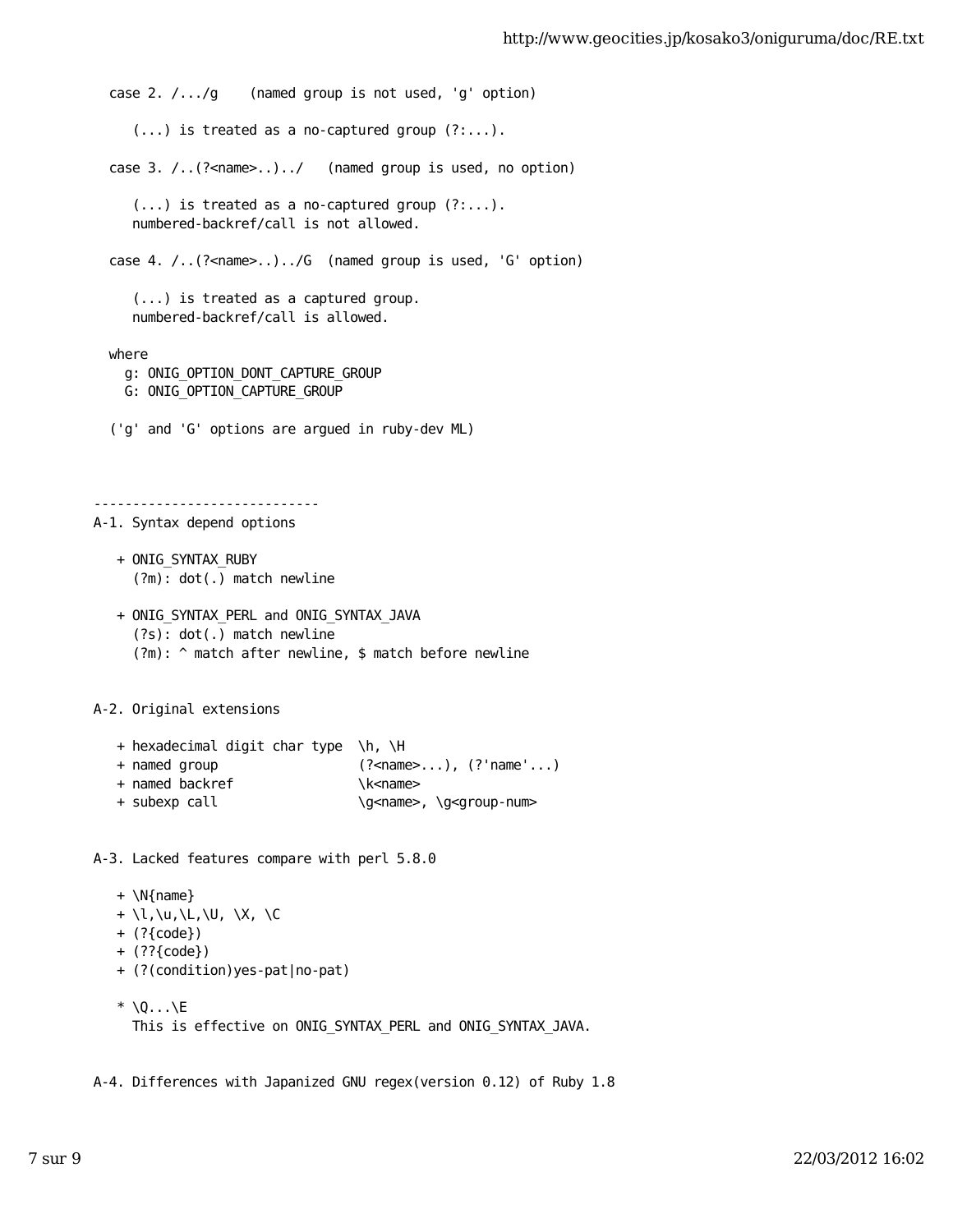```
 + add character property (\p{property}, \P{property})
 + add hexadecimal digit char type (\h, \H)
 + add look-behind
   (?<=fixed-char-length-pattern), (?<!fixed-char-length-pattern)
 + add possessive quantifier. ?+, *+, ++
 + add operations in character class. [], &&
   ('[' must be escaped as an usual char in character class.)
 + add named group and subexp call.
 + octal or hexadecimal number sequence can be treated as 
   a multibyte code char in character class if multibyte encoding
   is specified.
   (ex. [\xa1\xa2], [\xa1\xa7-\xa4\xa1])
 + allow the range of single byte char and multibyte char in character
   class.
  ex. /[a-<<any EUC-JP character>>]/ in EUC-JP encoding.
 + effect range of isolated option is to next ')'.
   ex. (?:(?i)a|b) is interpreted as (?:(?i:a|b)), not (?:(?i:a)|b).
 + isolated option is not transparent to previous pattern.
  ex. a(?i)* is a syntax error pattern.
 + allowed incompleted left brace as an usual string.
  ex. /\{/, /(\{)/, /a\{2,3/ etc...
 + negative POSIX bracket [:^xxxx:] is supported.
 + POSIX bracket [:ascii:] is added.
 + repeat of look-ahead is not allowed.
  ex. /(?=a)*(7.7!b) (5) + Ignore case option is effective to numbered character.
  ex. /\x01/i = ~ 'A' + In the range quantifier, the number of the minimum is omissible.
  \langle a\{,n\}\rangle = \langle a\{0,n\}\rangle The simultanious abbreviation of the number of times of the minimum
  and the maximum is not allowed. (\overline{a}, \overline{c}) + /a{n}?/ is not a non-greedy operator.
  /a{n}?/ == /(?:a{n})?/
 + invalid back reference is checked and cause error.
  /\lambda1/, /(a)\lambda2/
 + Zero-length match in infinite repeat stops the repeat,
   then changes of the capture group status are checked as stop condition.
  /(?:()) ()) *(1\2/) = * ""
  /(?:\1a)())*/ = - "a"
```
A-5. Disabled functions by default syntax

```
 + capture history
```

```
 (?@...) and (?@<name>...)
```
ex. /(?@a)\*/.match("aaa") ==> [<0-1>, <1-2>, <2-3>]

see sample/listcap.c file.

## A-6. Problems

+ Invalid encoding byte sequence is not checked.